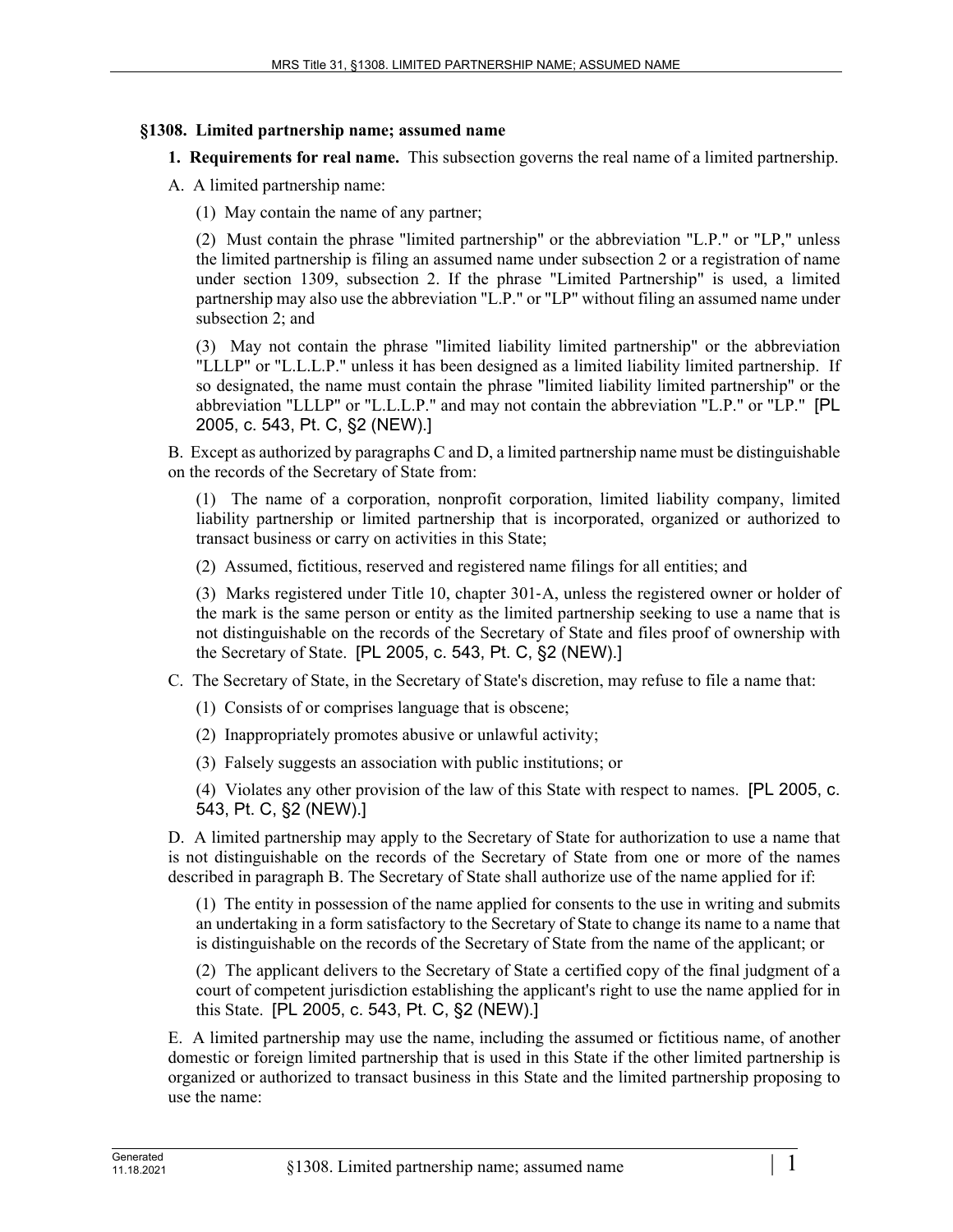(1) Has merged with the other limited partnership;

(2) Has been converted into another limited partnership; or

(3) Has transferred substantially all of its assets including the conflicting name to the limited partnership. [PL 2005, c. 543, Pt. C, §2 (NEW).]

F. In determining whether names are distinguishable on the records, the Secretary of State shall disregard the following:

(1) Words or abbreviations of words that describe the nature of the entity, including "professional association," "corporation," "company," "incorporated," "chartered," "limited," "limited partnership," "limited liability company," "professional limited liability company," "limited liability partnership," "registered limited liability partnership," "limited liability limited partnership," "service corporation" and "professional corporation";

(2) The presence or absence of the words or symbols of the words "and" and "the"; and

(3) Differences in the use of punctuation, capitalization or special characters. [PL 2005, c. 543, Pt. C, §2 (NEW).]

G. If a foreign limited partnership authorized to transact business in this State changes its name to one that does not satisfy the requirements of this section, it may not transact business in this State under the proposed new name until it adopts a name satisfying the requirements of this section and files an amended application for authority under section 1412, subsection 2 that is accompanied by a statement of use of a fictitious name under section 1415. [PL 2005, c. 543, Pt. C, §2 (NEW).]

H. Notwithstanding subsection 2, the name of a limited partnership may not be distinguishable on the records of the Secretary of State if the limited partnership was organized under the laws of this State prior to January 1, 1992 or the foreign limited partnership was authorized to do business in this State prior to January 1, 1992 and had the right to use the name as its legal name prior to January 1, 1992. [PL 2005, c. 543, Pt. C, §2 (NEW).]

I. Subsection 2 does not apply to the name of any limited partnership, the certificate of which is suspended, on and after the 3rd anniversary of the suspension. [PL 2005, c. 543, Pt. C, §2 (NEW).]

[PL 2005, c. 543, Pt. C, §2 (NEW).]

**2. Requirements for use of assumed name.** This subsection governs the use of an assumed name by a limited partnership.

A. As used in this subsection, "assumed name" means a trade name or any name other than the real name of a limited partnership except a fictitious name. [PL 2005, c. 543, Pt. C, §2 (NEW).]

B. Upon complying with this subsection, a domestic limited partnership or foreign limited partnership authorized to transact business in this State may transact its business in this State under one or more assumed names. [PL 2005, c. 543, Pt. C, §2 (NEW).]

C. Prior to transacting business in this State under an assumed name, a limited partnership shall execute and deliver to the Secretary of State for filing a statement setting forth:

(1) The limited partnership name;

(2) That the limited partnership intends to transact business under an assumed name;

(3) The assumed name that the limited partnership proposes to use;

(4) If the assumed name is not to be used at all of the limited partnership's places of business in this State, the locations where it will be used; and

(5) If a foreign limited partnership: